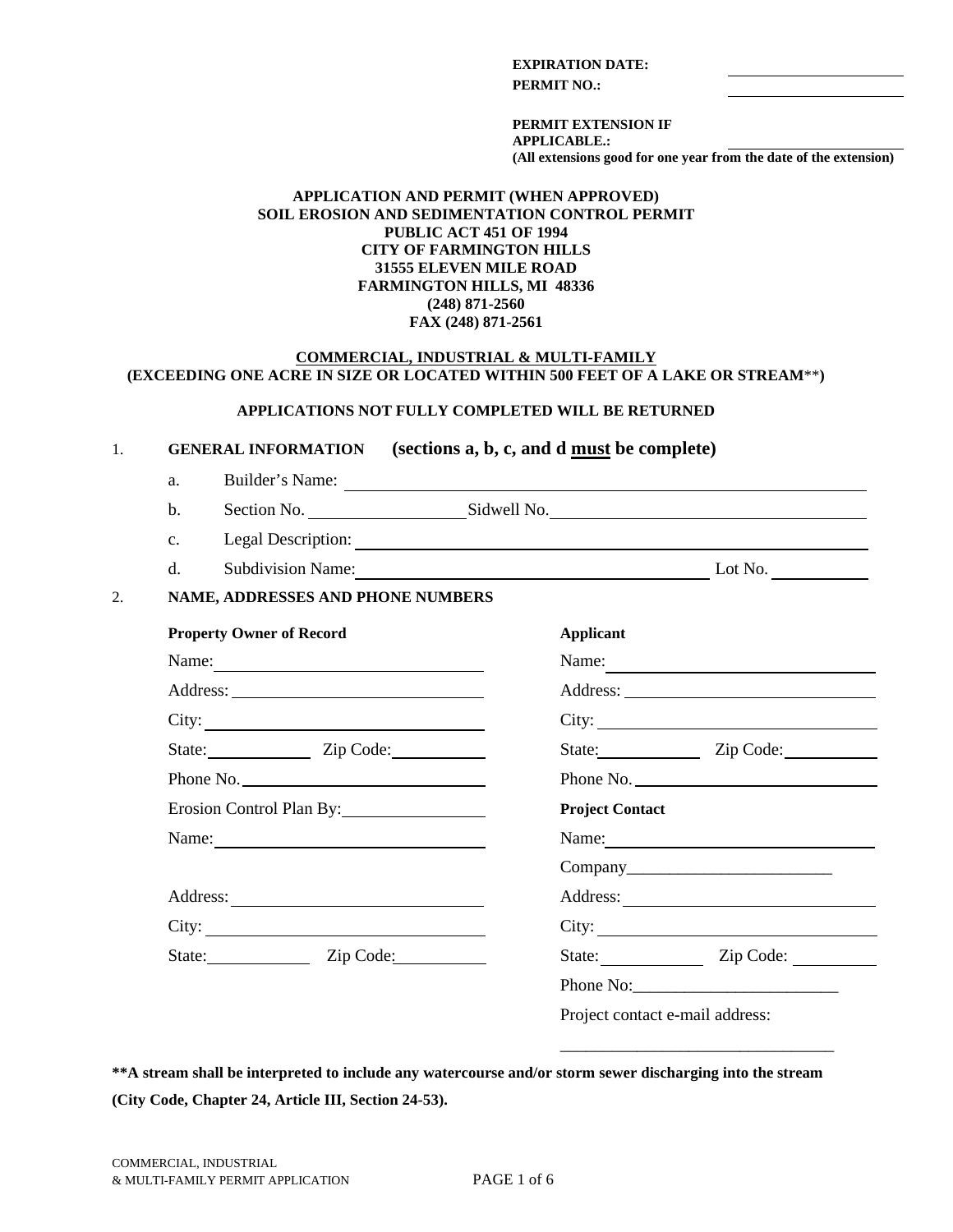### **3. PROJECT INFORMATION**

| Total area of parcel (acres)*:<br>*NOTE: Parcels over 5.0 acres in size require N.P.D.E.S. Permit |
|---------------------------------------------------------------------------------------------------|
| Total area of earth disruption (acres):                                                           |
| Anticipated earthwork starting date (month/year):                                                 |
| Anticipated ending date (month/year):                                                             |
| type of soil $(s)$ on site:                                                                       |
| Description of proposed earth change (berm, building construction, excavation, etc.)              |

### **4. HYDROLOGIC CHARACTERISTICS OF SITE**

| a.   | Type of "ULTIMATE" drainage outlet (s)                                              | Distance to Outlet:         |  |
|------|-------------------------------------------------------------------------------------|-----------------------------|--|
| Feet |                                                                                     |                             |  |
|      | <b>County Drain</b>                                                                 |                             |  |
|      | Lake/Pond                                                                           | Name of Lake/Pond:          |  |
|      | River/Stream                                                                        |                             |  |
|      | <b>Enclosed Drain</b>                                                               | Name of Drain:              |  |
|      | <b>Detention Basin</b>                                                              | Retention Basin (no outlet) |  |
|      | Wetland                                                                             |                             |  |
|      | Open Ditch                                                                          |                             |  |
|      | Overland Flow                                                                       |                             |  |
|      | Other                                                                               |                             |  |
| b.   | Will project include any work within the 100-year flood plain? $\Box$ Yes $\Box$ No |                             |  |
| c.   | Will project include any work within a lake or stream? $\Box$ Yes $\Box$ No         |                             |  |
|      |                                                                                     |                             |  |
|      |                                                                                     |                             |  |
|      | Indicate Michigan Department of Environmental Quality Permit No.                    |                             |  |

### **5. PERMIT FEE**

# **TOTAL PERMIT REVIEW FEE= \$ 35.00**

### **6. INSPECTION DEPOSIT**

## **INSPECTION DEPOSIT= \$ 2,000.00**

(**Note:** Additional funds may be required and must be deposited as directed)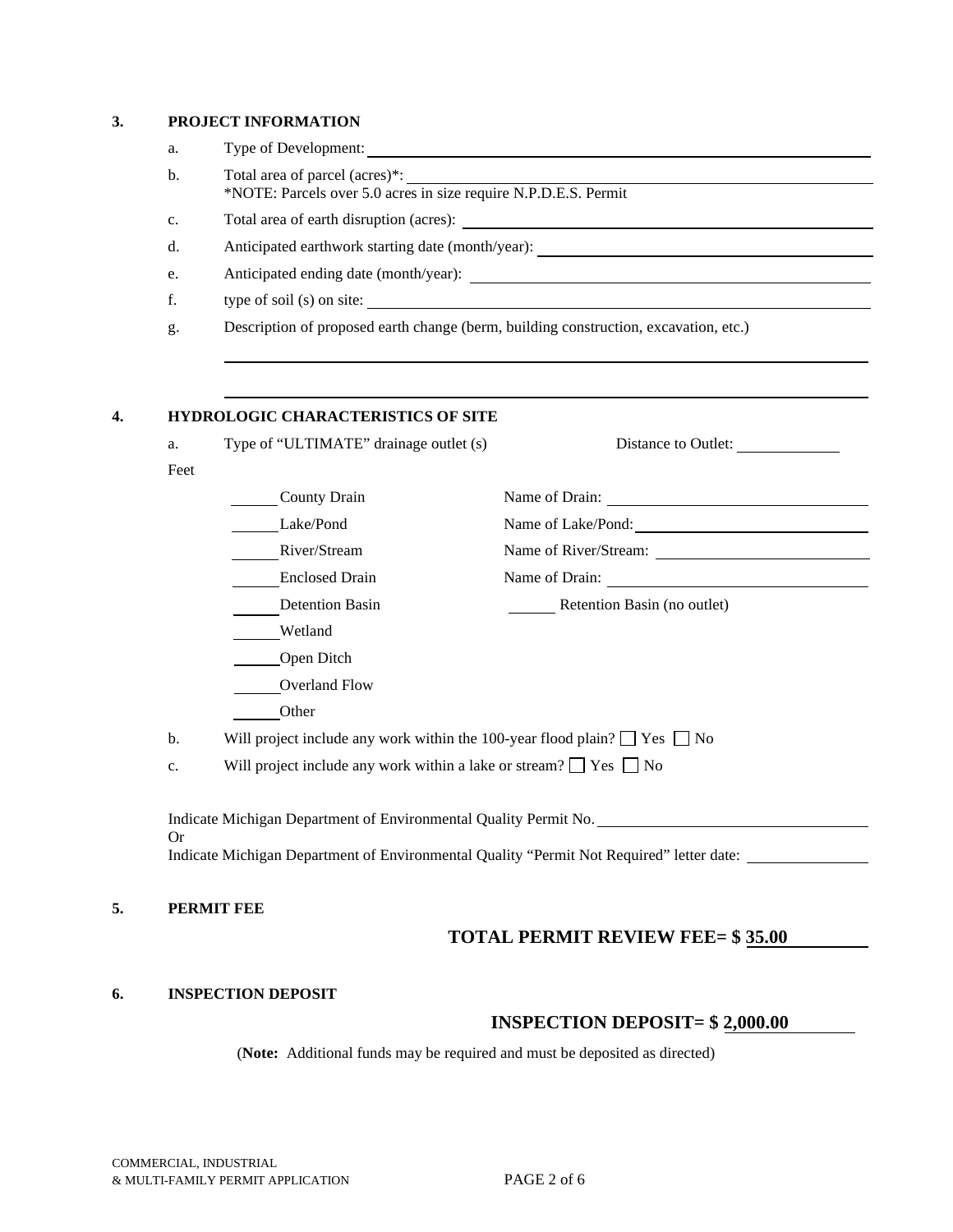#### **7. SECURITY BOND**

Cash, certified check, or irrevocable bank letter of credit from an approved financial institution. (equal in amount to the estimate of cost of the soil erosion and sedimentation control measures to be installed)

## **SECURITY BOND= \$**

#### **8. PERMIT APPLICATION INSTRUCTIONS**

- a. Complete Permit Application (type or print clearly in ink)
- b. The required Security Bond will be calculated by the Engineering Division after the plan has been

#### reviewed.

- c. Submit Soil Erosion and Sedimentation Control Plan, which must include all of the following:
	- 1. Location map, north arrow
	- 2. Topographic map showing existing natural drainage patterns
	- 3. Drainage arrows for proposed on-site drainage
	- 4. All lakes, streams, wetlands, drains, etc. shown
	- 5. Identify ultimate drainage outlet
	- 6. Sequence of construction operations (include temporary and permanent SESC measures)<br>7. Graphic location of soil erosion and sedimentation control temporary and permanent
	- Graphic location of soil erosion and sedimentation control temporary and permanent

measures

- 8. Limits of earth disruption and construction
- 9. Construction/installation details of soil erosion and sedimentation temporary and permanent control measures
- 10. Provisions for proper maintenance of soil erosion and sedimentation temporary and permanent control measures
- 11. Name of organization that will be responsible for maintenance of permanent soil erosion and sedimentation control measures
- 12. Legal description of site
- 13. Name/address and seal of engineer/architect who prepared this plan
- 14. Date plans were prepared
- 15. Predominate land features (trees, open fields, buildings, etc.)
- 16. On site soil types
- d. Submit applications, plans, fees, bond, and deposits to the Building Division.

**Note:** The City of Farmington Hills reserves the right to require modifications to the approved soil erosion and sedimentation control plans as conditions warrant.

### **9. APPLICANT SIGNATURE**

I have read the application instructions and completed the permit application. I understand that applications not fully completed will be returned, resulting in a delay. I understand that this permit will expire within one (1) year from the DATE OF ISSUANCE. Projects not completed within that year may be renewed for an additional year upon written request by the property owner. I understand that regular inspections will be constructed by the City of Farmington Hills or its representatives and that should any soil erosion and sedimentation control measure fall into disrepair, be missing or require maintenance, the City shall have the right to enter upon said property, take appropriate corrective action and bill me for such or deduct the cost from the Security Bond.

| PRINT NAME<br>. | _______ |
|-----------------|---------|
|                 |         |
| SIGN NAME:      | 17711.  |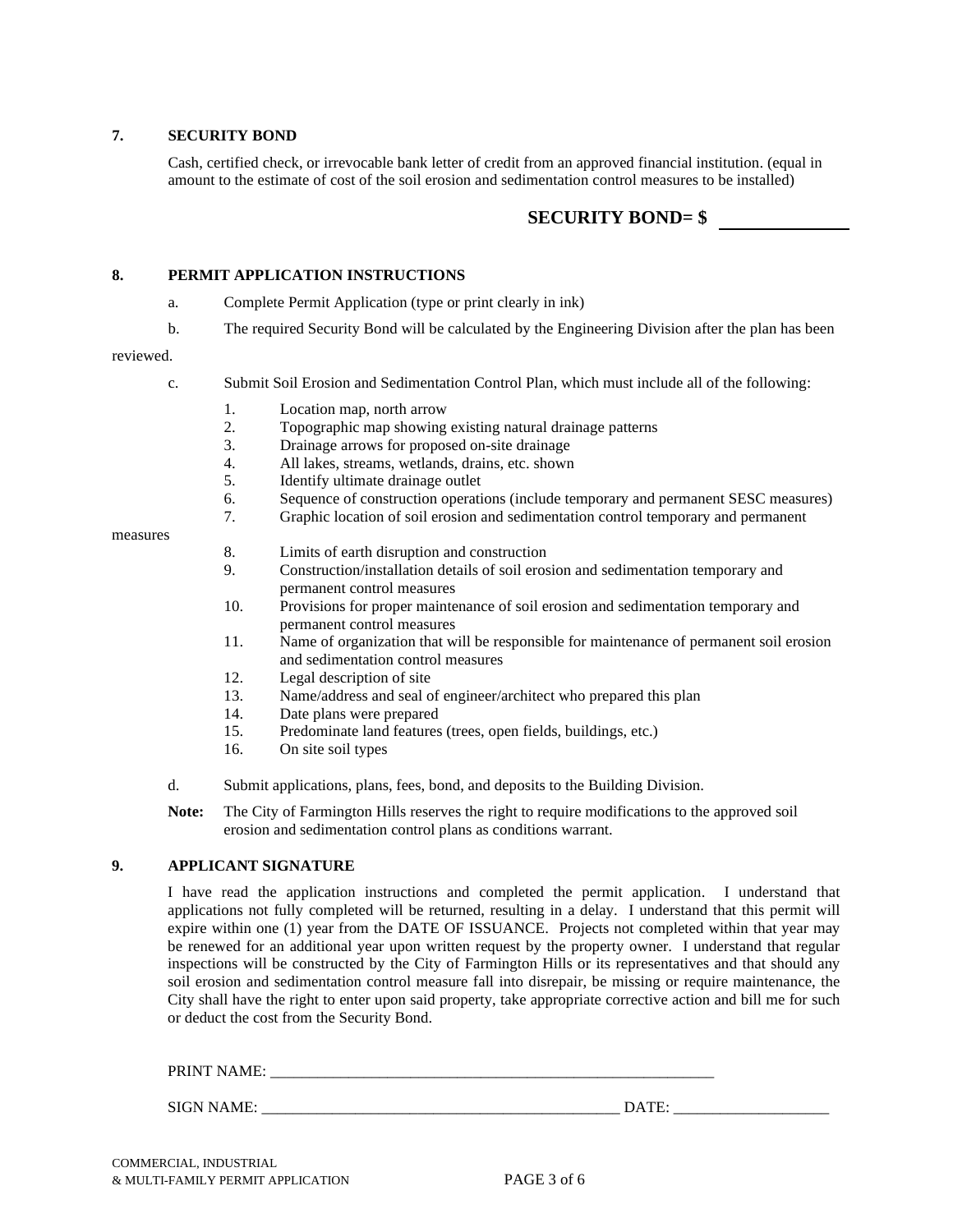#### **10. PROPERTY OWNER SIGNATURE (required for sites over 5.0 acres)**

I am the current property owner of the property identified in this permit and will ensure that all requirements and conditions of this permit will be complied with. I understand that regular inspections of the site will be conducted by the City of Farmington Hills or its representatives and that should any soil erosion and sedimentation control measure fall into disrepair, be missing or require maintenance, the City shall have the right to enter upon said property, take appropriate corrective action and bill me for such or deduct the cost from the Security Bond.

PRINT NAME: \_\_\_\_\_\_\_\_\_\_\_\_\_\_\_\_\_\_\_\_\_\_\_\_\_\_\_\_\_\_\_\_\_\_\_\_\_\_\_\_\_\_\_\_\_\_\_\_\_\_\_\_\_\_\_\_\_

SIGN NAME: \_\_\_\_\_\_\_\_\_\_\_\_\_\_\_\_\_\_\_\_\_\_\_\_\_\_\_\_\_\_\_\_\_\_\_\_\_\_\_\_\_\_\_\_\_\_ DATE: \_\_\_\_\_\_\_\_\_\_\_\_\_\_\_\_\_\_\_\_

#### **11. PERMIT REVIEW STATUS**

| Permit Approved               |
|-------------------------------|
| <b>Returned for Revisions</b> |
| Permit Denied                 |

Date of Issuance:

# **PRIOR TO ISSUANCE OF A BUILDING PERMIT, CONSTRUCTION OR WORK COMMENCING, THE CONTRACTOR SHALL HAVE ALL APPLICABLE SOIL EROSION AD SEDIMENTATION CONTROL MEASURES INSTALLED. 48 HOURS PRIOR TO WORK COMMENCING THE CONTRACTOR SHALL CONTACT THE DIVISION OF ENGINEERING AT (248) 871-2560 TO SCHEDULE AN INSPECTION OF THE SOIL EROSION AND SEDIMENTATION CONTROL MEASURES.**

# **THIS PERMIT AND APPROVED PLAN MUST BE ONSITE AND AVAILABLE FOR ALL INSPECTIONS.**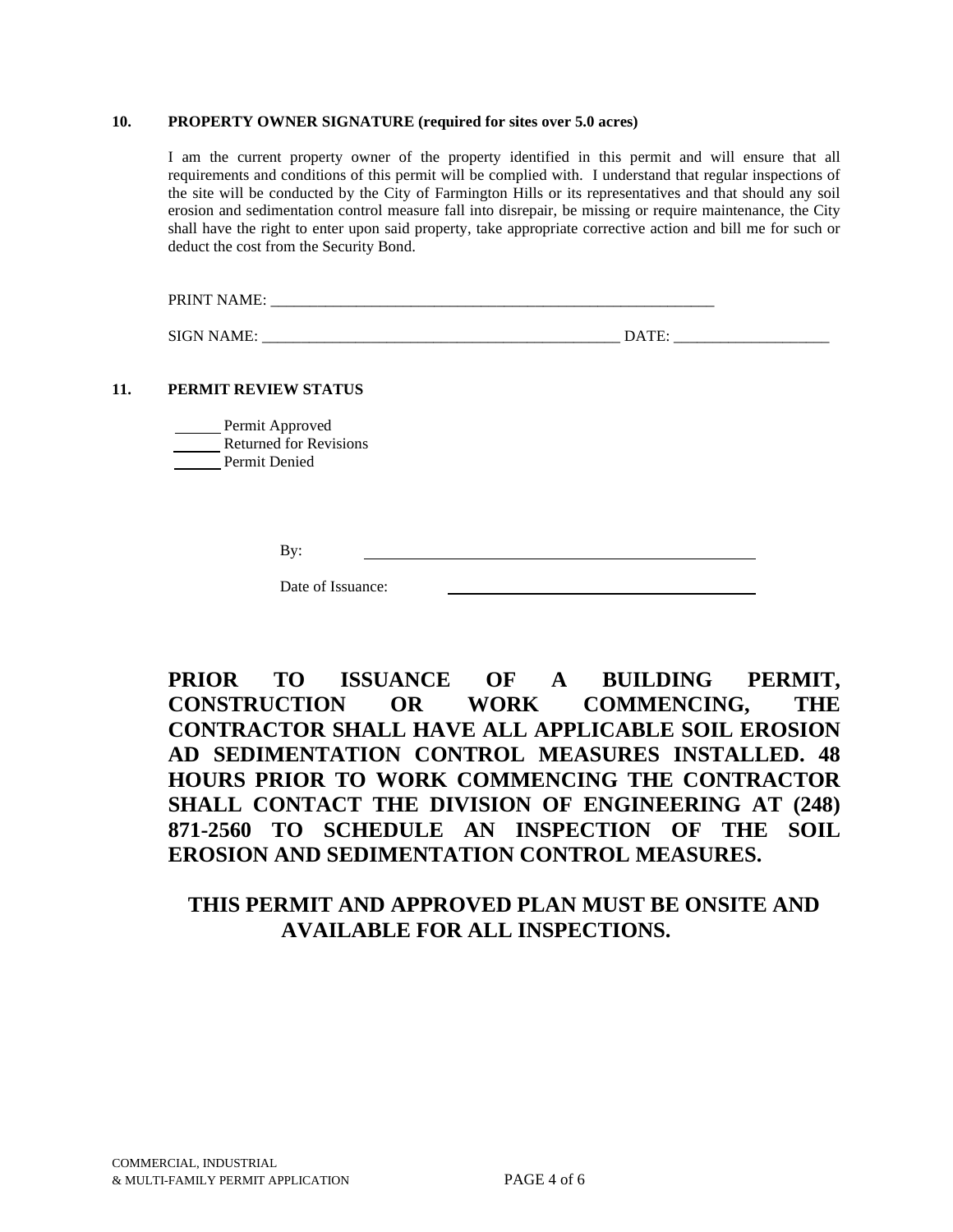# **COMMERCIAL EXAMPLE SITE PLAN**

## **SEQUENCE OF CONSTRUCTION**

- 1. Relocate roadside ditch, install culvert and temporary gravel driveway. Sod relocated ditch and temporary mulch remaining entrance area.
- 2. Install all perimeter soil erosion and sedimentation control measures.
- 3. Contact City of Farmington Hills Office of Engineering at (248) 871-2560 to schedule inspection of soil erosion and sedimentation control measures.
- 4. Rough grade site, stockpile topsoil and begin building construction.
- 5. Install remaining underground utilities.
- 6. Maintain soil erosion and sedimentation control measures, as necessary.
- 7. Finish grade, redistribute topsoil, seed and mulch all disturbed areas.
- 8. Remove all temporary soil erosion and sedimentation control measures.
- 9. Complete construction of building.

## **GENERAL NOTES**

- 1. The soil for this site is classified as a well-drained loam. Therefore, the type of seed to be used will be a mixture of 50% Creeping Red Fescue and 50% Kentucky Blue Grass. The rate this seed mixture should be applied is one pound per 1,000 square feet.
- 2. Immediately after seeding, mulch all seeded areas with unweathered small grain straw (preferably wheat) or hay spread uniformly at the rate of  $1 \frac{1}{2}$  to 2 tons per acre or 100 pounds (2 to 3 bales) per 1,000 square feet. This mulch should be anchored with a disctype mulch anchoring tool.
- 3. Any disturbed area not paved, seeded and mulched, sodded or built upon by November 15, is to be mulched in the manner specified in General Notes #2 above, in order to provide soil erosion protection during the Winter and early Spring.
- 4. All soil erosion and sedimentation control prevention procedures and structures are to comply with the Michigan Department of Environmental Quality, Surface Water Quality Division *"GUIDEBOOK OF BEST MANAGEMENT PRACTICES FOR MICHIGAN WATERSHEDS."*